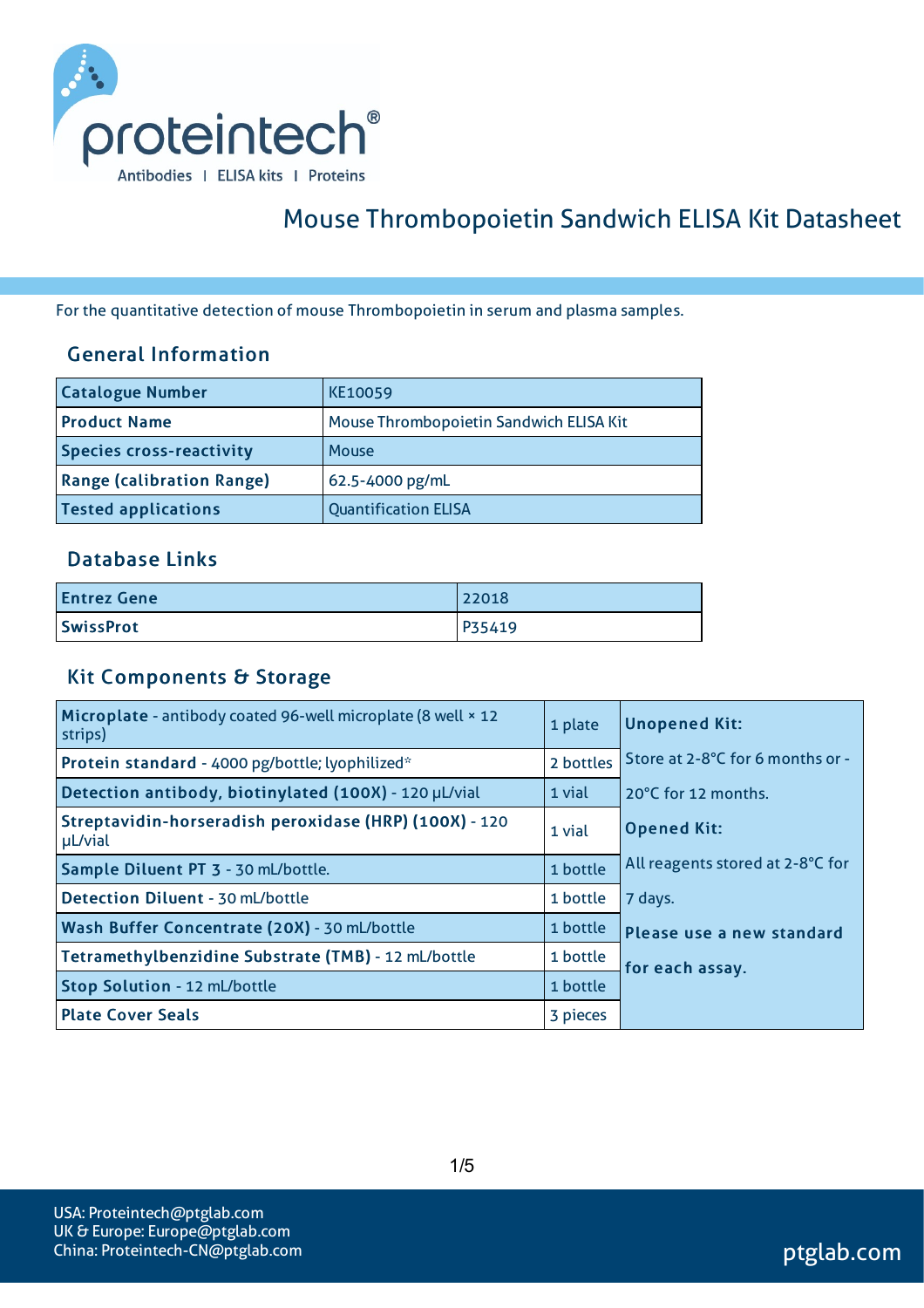#### NB: Do not use the kit after the expiration date.

Sample Diluent PT 3 isfor protein standard and mouse serum. Detection Diluent is for Detection antibody and Streptavidin-HRP.

\*Add 1 mLSample Diluent PT 3 in protein standard. Thisreconstitution gives a stock solution of 4000 pg/mL.



#### Product Description

KE10059 is a solid phase sandwich Enzyme Linked-Immuno-Sorbent Assay (Sandwich ELISA). The mouse Thrombopoietin ELISA kit is to be used to detect and quantify protein levels of endogenous mouse Thrombopoietin. The assay recognizes mouse Thrombopoietin. An antibody specific for mouse Thrombopoietin has been pre-coated onto the microwells. The mouse Thrombopoietin protein in samples is captured by the coated antibody after incubation. Following extensive washing, another antibody of biotinylated specific for mouse Thrombopoietin is added to detect the captured mouse Thrombopoietin protein. For signal development, Streptavidin-HRP is added, followed by Tetramethyl-benzidine (TMB) reagent. Solution containing sulfuric acid is used to stop color development and the color intensitywhich is proportional to the quantity of bound protein is measurable at 450 nm with the correction wavelength set at 630 nm.

#### Background

Thrombopoietin (TPO) is produced in the liver by both parenchymal cells and sinusoidal endothelial cells, aswell asin the kidney by proximal convoluted tubule cells. It is a primary regulator of megakaryocyte development and platelet production in mammals. TPO binds the TPO receptor, activates JAK and STAT pathways, thus stimulating megakaryocyte growth and platelet production. Additionally, as TPO is vital for the maintenance of haematopoietic stem cells, it can truly be described as a panhaematopoietic cytokine.

#### Sample Preparation

Different samples may require proper dilution to fall within the range of the assay. The mouse serum is better to be diluted 1:2.5 or 1:5 before assay.

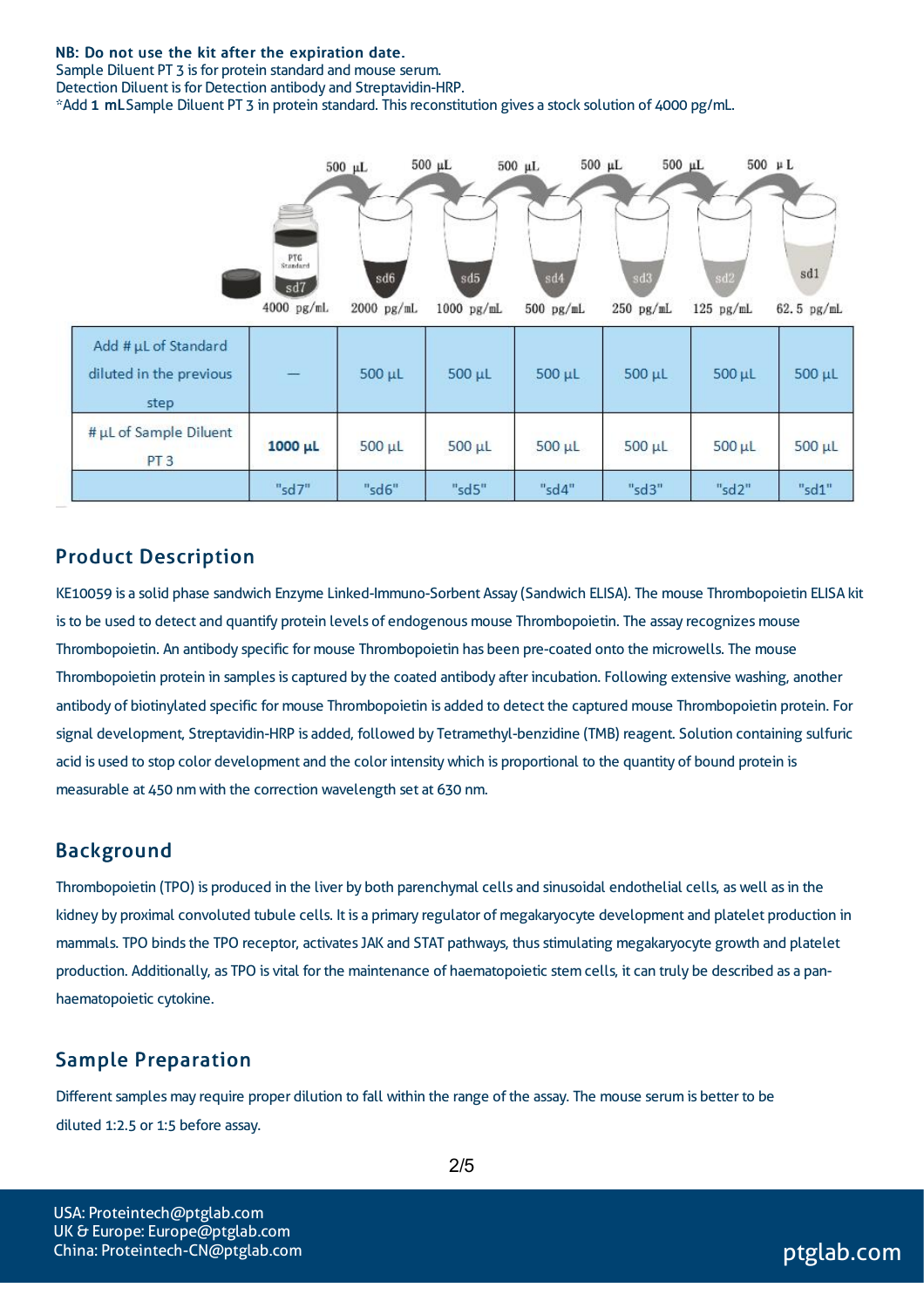### Safety Notes

This product is sold for lab research and development use ONLY and not for use in humans or animals. Avoid any skin and eye contact with Stop Solution and TMB. In case of contact, wash thoroughly with water.

### Assay Procedure Summary

| <b>Step</b>    | Reagent                                                                                          | <b>Volume</b> | <b>Incubation</b> | Wash        | <b>Notes</b>                 |
|----------------|--------------------------------------------------------------------------------------------------|---------------|-------------------|-------------|------------------------------|
| 1              | <b>Standard and Samples</b>                                                                      | $100 \mu L$   | 120 min           | 4 times     | Cover Wells incubate at 37°C |
| $\overline{2}$ | <b>Diluent Antibody Solution</b>                                                                 | $100 \mu L$   | 60 min            | 4 times     | Cover Wells incubate at 37°C |
|                | <b>Diluent HRP Solution</b>                                                                      | $100 \mu L$   | 40 min            | 4 times     | Cover Wells incubate at 37°C |
| 4              | <b>TMB Substrate</b>                                                                             | $100 \mu L$   | 15-20 min         | Do not wash | Incubate in the dark at 37°C |
|                | <b>Stop Solution</b>                                                                             | $100$ $\mu$ L | 0 min             | Do not wash | ٠                            |
| 6              | Read plate at 450 nm and 630 nm immediately after adding Stop solution. DO NOT exceed 5 minutes. |               |                   |             |                              |

#### Example data

These standard curves are provided for demonstration only. A standard curve should be generated for each set of samples assayed.



| (pg/mL) | 0.D            | <b>Average</b> | Corrected |
|---------|----------------|----------------|-----------|
| 0       | 0.103<br>0.107 | 0.105          |           |
| 62.5    | 0.152<br>0.158 | 0.155          | 0.050     |
| 125     | 0.214<br>0.212 | 0.213          | 0.108     |
| 250     | 0.315<br>0.316 | 0.316          | 0.211     |
| 500     | 0.514<br>0.515 | 0.515          | 0.41      |
| 1000    | 0.853<br>0.842 | 0.848          | 0.743     |
| 2000    | 1.352<br>1.372 | 1.362          | 1.257     |
| 4000    | 2.03<br>2.04   | 2.035          | 1.930     |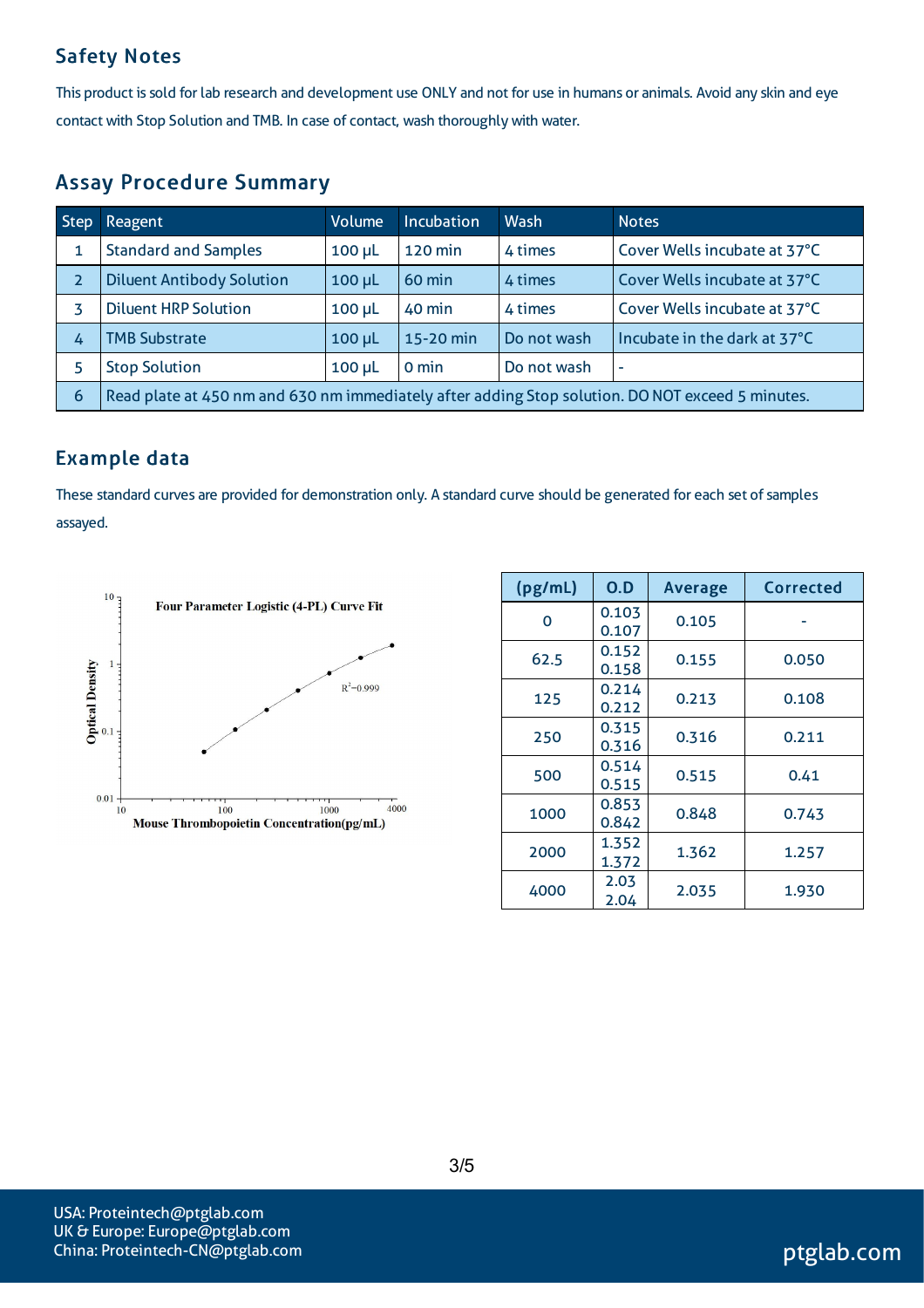### Precision

Intra-assay Precision (Precision within an assay) Three samples of known concentration were tested 20 times on one plate to assessintra-assay precision.

Inter-assay Precision (Precision between assays) Three samples of known concentration were tested in 24 separate assaysto assessinter-assay precision.

| <b>Intra-assay Precision</b> |    |              |           |     |
|------------------------------|----|--------------|-----------|-----|
| Sample                       | n  | Mean (pg/mL) | <b>SD</b> | CV% |
|                              | 20 | 1,961.9      | 55.0      | 2.8 |
|                              | 20 | 467.5        | 13.5      | 2.9 |
|                              | 20 | 92.0         | 5.0       | 5.4 |

| <b>Inter-assay Precision</b> |    |              |           |        |
|------------------------------|----|--------------|-----------|--------|
| Sample                       | n  | Mean (pg/mL) | <b>SD</b> | $CV\%$ |
|                              | 24 | 1,891.6      | 42.2      | 2.2    |
|                              | 24 | 457.5        | 11.5      | 2.5    |
|                              | 24 | 110.5        | 4.4       | 3.9    |

#### Recovery

The recovery of Thrombopoietin spiked to three different levels in four samples throughout the range of the assay in various matrices was evaluated.

| Sample Type |      | Average% of Expected | Range (%) |
|-------------|------|----------------------|-----------|
| Mouse serum | 1:5  | 85                   | $78-97$   |
|             | 1:10 | 85                   | 79-92     |

## Sample Values

Serum - Mouse serum samples were evaluated for the presence of mouse Thrombopoietin in this assay.

| Sample Type          | Mean of Detectable (pg/mL) | Range (pg/mL) |
|----------------------|----------------------------|---------------|
| Mouse serum $(n=16)$ | 607.7                      | 525.9-712.6   |

### **Sensitivity**

The minimum detectable dose of mouse Thrombopoietin is 8.0 pg/mL. This was determined by adding two standard deviations to the concentration corresponding to the mean O.D. of 20 zero standard replicates.